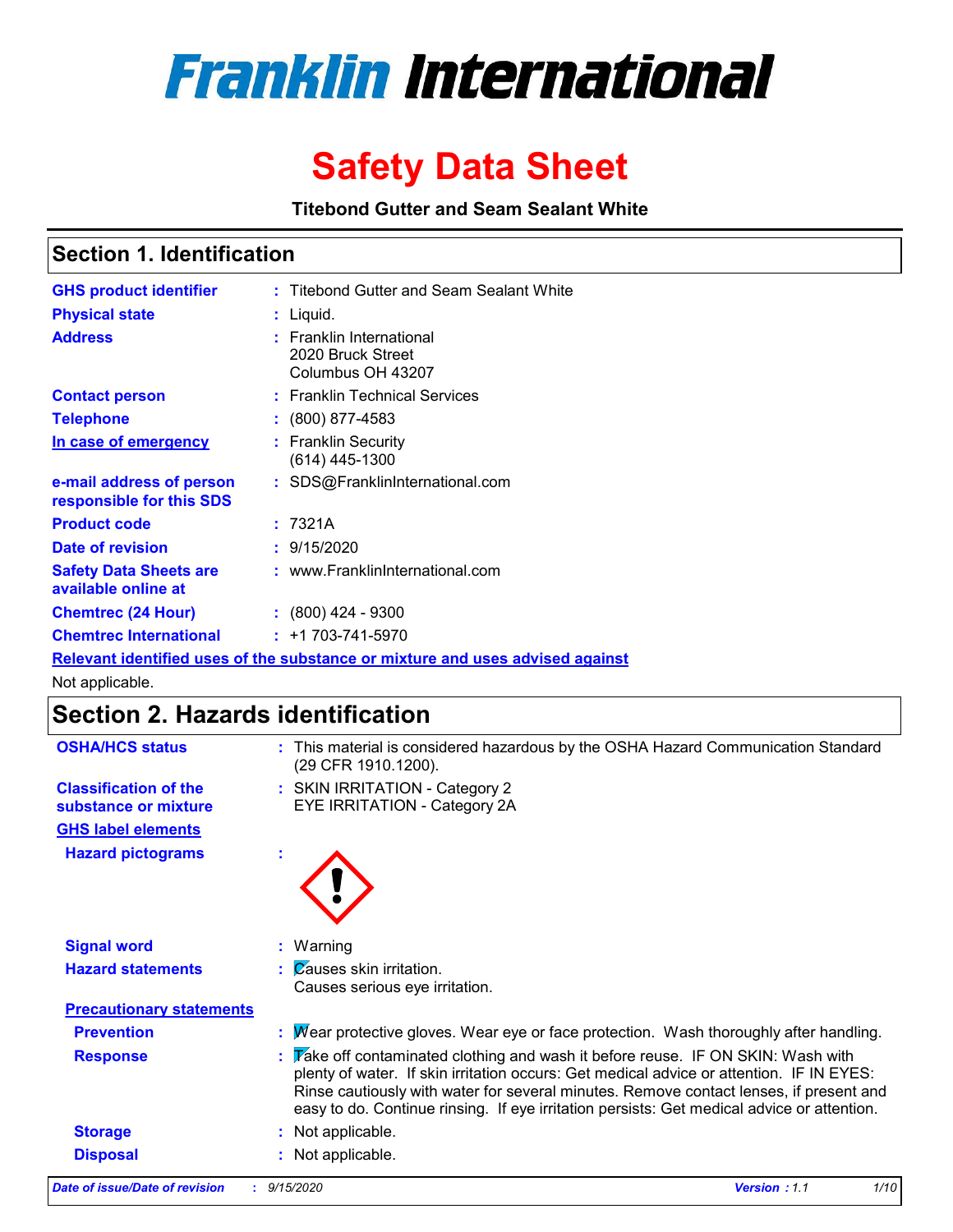## **Section 2. Hazards identification**

**Hazards not otherwise classified**

**:** Product generates methanol during cure.

# **Section 3. Composition/information on ingredients**

## **Substance/mixture :** Mixture

| <b>Ingredient name</b>            |            | <b>CAS number</b> |
|-----------------------------------|------------|-------------------|
| <b>Allyl Terminated Polyether</b> | l≥10 - ≤25 |                   |

Any concentration shown as a range is to protect confidentiality or is due to batch variation.

**There are no additional ingredients present which, within the current knowledge of the supplier and in the concentrations applicable, are classified as hazardous to health or the environment and hence require reporting in this section.**

**Occupational exposure limits, if available, are listed in Section 8.**

## **Section 4. First aid measures**

## **Description of necessary first aid measures**

| <b>Eye contact</b>                                 | : Immediately flush eyes with plenty of water, occasionally lifting the upper and lower<br>eyelids. Check for and remove any contact lenses. Continue to rinse for at least 10<br>minutes. Get medical attention.                                                                                                                                                                                                                                                                                                                                                                                                                                                                                                                                                                                                         |  |
|----------------------------------------------------|---------------------------------------------------------------------------------------------------------------------------------------------------------------------------------------------------------------------------------------------------------------------------------------------------------------------------------------------------------------------------------------------------------------------------------------------------------------------------------------------------------------------------------------------------------------------------------------------------------------------------------------------------------------------------------------------------------------------------------------------------------------------------------------------------------------------------|--|
| <b>Inhalation</b>                                  | : Remove victim to fresh air and keep at rest in a position comfortable for breathing. If<br>not breathing, if breathing is irregular or if respiratory arrest occurs, provide artificial<br>respiration or oxygen by trained personnel. It may be dangerous to the person providing<br>aid to give mouth-to-mouth resuscitation. Get medical attention if adverse health effects<br>persist or are severe. If unconscious, place in recovery position and get medical<br>attention immediately. Maintain an open airway. Loosen tight clothing such as a collar,<br>tie, belt or waistband.                                                                                                                                                                                                                              |  |
| <b>Skin contact</b>                                | : Flush contaminated skin with plenty of water. Remove contaminated clothing and<br>shoes. Continue to rinse for at least 10 minutes. Get medical attention. Wash clothing<br>before reuse. Clean shoes thoroughly before reuse.                                                                                                                                                                                                                                                                                                                                                                                                                                                                                                                                                                                          |  |
| <b>Ingestion</b>                                   | : Wash out mouth with water. Remove dentures if any. Remove victim to fresh air and<br>keep at rest in a position comfortable for breathing. If material has been swallowed and<br>the exposed person is conscious, give small quantities of water to drink. Stop if the<br>exposed person feels sick as vomiting may be dangerous. Do not induce vomiting<br>unless directed to do so by medical personnel. If vomiting occurs, the head should be<br>kept low so that vomit does not enter the lungs. Get medical attention if adverse health<br>effects persist or are severe. Never give anything by mouth to an unconscious person.<br>If unconscious, place in recovery position and get medical attention immediately.<br>Maintain an open airway. Loosen tight clothing such as a collar, tie, belt or waistband. |  |
| Most important symptoms/effects, acute and delayed |                                                                                                                                                                                                                                                                                                                                                                                                                                                                                                                                                                                                                                                                                                                                                                                                                           |  |
| <b>Potential acute health effects</b>              |                                                                                                                                                                                                                                                                                                                                                                                                                                                                                                                                                                                                                                                                                                                                                                                                                           |  |
| <b>Eye contact</b>                                 | : May cause eye irritation.                                                                                                                                                                                                                                                                                                                                                                                                                                                                                                                                                                                                                                                                                                                                                                                               |  |
| <b>Inhalation</b>                                  | : No known significant effects or critical hazards.                                                                                                                                                                                                                                                                                                                                                                                                                                                                                                                                                                                                                                                                                                                                                                       |  |
| <b>Skin contact</b>                                | : May cause skin irritation.                                                                                                                                                                                                                                                                                                                                                                                                                                                                                                                                                                                                                                                                                                                                                                                              |  |
| <b>Ingestion</b>                                   | : No known significant effects or critical hazards.                                                                                                                                                                                                                                                                                                                                                                                                                                                                                                                                                                                                                                                                                                                                                                       |  |
| <b>Over-exposure signs/symptoms</b>                |                                                                                                                                                                                                                                                                                                                                                                                                                                                                                                                                                                                                                                                                                                                                                                                                                           |  |
| <b>Eye contact</b>                                 | : Adverse symptoms may include the following:<br>pain or irritation<br>watering<br>redness                                                                                                                                                                                                                                                                                                                                                                                                                                                                                                                                                                                                                                                                                                                                |  |
| <b>Inhalation</b>                                  | : No specific data.                                                                                                                                                                                                                                                                                                                                                                                                                                                                                                                                                                                                                                                                                                                                                                                                       |  |
|                                                    |                                                                                                                                                                                                                                                                                                                                                                                                                                                                                                                                                                                                                                                                                                                                                                                                                           |  |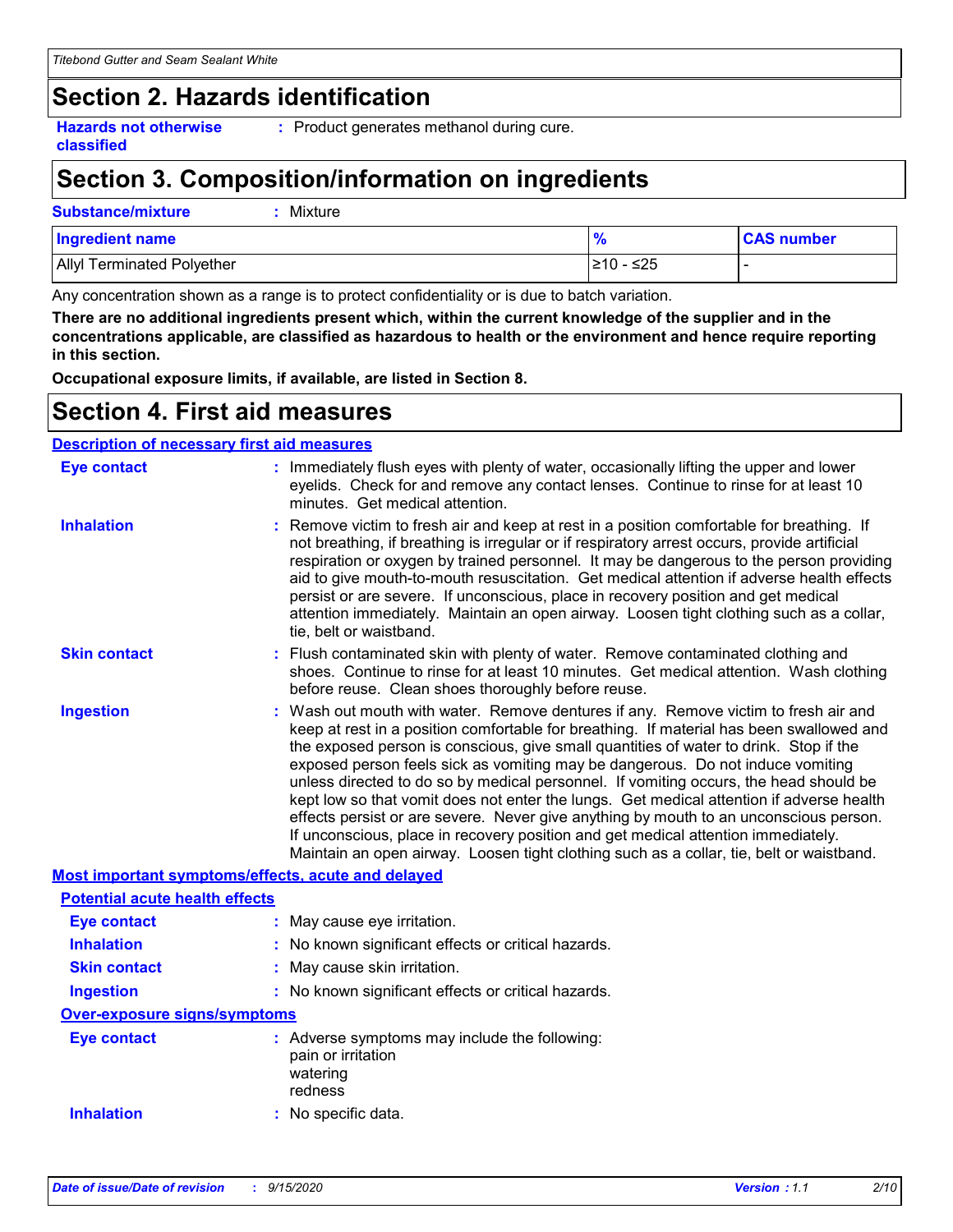# **Section 4. First aid measures**

| <b>Skin contact</b>               | Adverse symptoms may include the following:<br>irritation<br>redness                                                                                                          |
|-----------------------------------|-------------------------------------------------------------------------------------------------------------------------------------------------------------------------------|
| <b>Ingestion</b>                  | No specific data.                                                                                                                                                             |
|                                   | Indication of immediate medical attention and special treatment needed, if necessary                                                                                          |
| <b>Notes to physician</b>         | : Treat symptomatically. Contact poison treatment specialist immediately if large<br>quantities have been ingested or inhaled.                                                |
| <b>Specific treatments</b>        | : No specific treatment.                                                                                                                                                      |
| <b>Protection of first-aiders</b> | : No action shall be taken involving any personal risk or without suitable training. It may<br>be dangerous to the person providing aid to give mouth-to-mouth resuscitation. |

## **See toxicological information (Section 11)**

## **Section 5. Fire-fighting measures**

| <b>Extinguishing media</b>                               |                                                                                                                                                                                                     |
|----------------------------------------------------------|-----------------------------------------------------------------------------------------------------------------------------------------------------------------------------------------------------|
| <b>Suitable extinguishing</b><br>media                   | : Use an extinguishing agent suitable for the surrounding fire.                                                                                                                                     |
| <b>Unsuitable extinguishing</b><br>media                 | : None known.                                                                                                                                                                                       |
| <b>Specific hazards arising</b><br>from the chemical     | : In a fire or if heated, a pressure increase will occur and the container may burst.                                                                                                               |
| <b>Hazardous thermal</b><br>decomposition products       | Decomposition products may include the following materials:<br>carbon dioxide<br>carbon monoxide                                                                                                    |
| <b>Special protective actions</b><br>for fire-fighters   | : Promptly isolate the scene by removing all persons from the vicinity of the incident if<br>there is a fire. No action shall be taken involving any personal risk or without suitable<br>training. |
| <b>Special protective</b><br>equipment for fire-fighters | Fire-fighters should wear appropriate protective equipment and self-contained breathing<br>apparatus (SCBA) with a full face-piece operated in positive pressure mode.                              |

## **Section 6. Accidental release measures**

| Personal precautions, protective equipment and emergency procedures |  |                                                                                                                                                                                                                                                                                                                                                                                                                  |  |
|---------------------------------------------------------------------|--|------------------------------------------------------------------------------------------------------------------------------------------------------------------------------------------------------------------------------------------------------------------------------------------------------------------------------------------------------------------------------------------------------------------|--|
| For non-emergency<br>personnel                                      |  | : No action shall be taken involving any personal risk or without suitable training.<br>Evacuate surrounding areas. Keep unnecessary and unprotected personnel from<br>entering. Do not touch or walk through spilled material. Avoid breathing vapor or mist.<br>Provide adequate ventilation. Wear appropriate respirator when ventilation is<br>inadequate. Put on appropriate personal protective equipment. |  |
| For emergency responders                                            |  | If specialized clothing is required to deal with the spillage, take note of any information in<br>Section 8 on suitable and unsuitable materials. See also the information in "For non-<br>emergency personnel".                                                                                                                                                                                                 |  |
| <b>Environmental precautions</b>                                    |  | : Avoid dispersal of spilled material and runoff and contact with soil, waterways, drains<br>and sewers. Inform the relevant authorities if the product has caused environmental<br>pollution (sewers, waterways, soil or air).                                                                                                                                                                                  |  |
| <b>Methods and materials for containment and cleaning up</b>        |  |                                                                                                                                                                                                                                                                                                                                                                                                                  |  |
| <b>Small spill</b>                                                  |  | : Stop leak if without risk. Move containers from spill area. Dilute with water and mop up<br>if water-soluble. Alternatively, or if water-insoluble, absorb with an inert dry material and<br>place in an appropriate waste disposal container. Dispose of via a licensed waste<br>disposal contractor.                                                                                                         |  |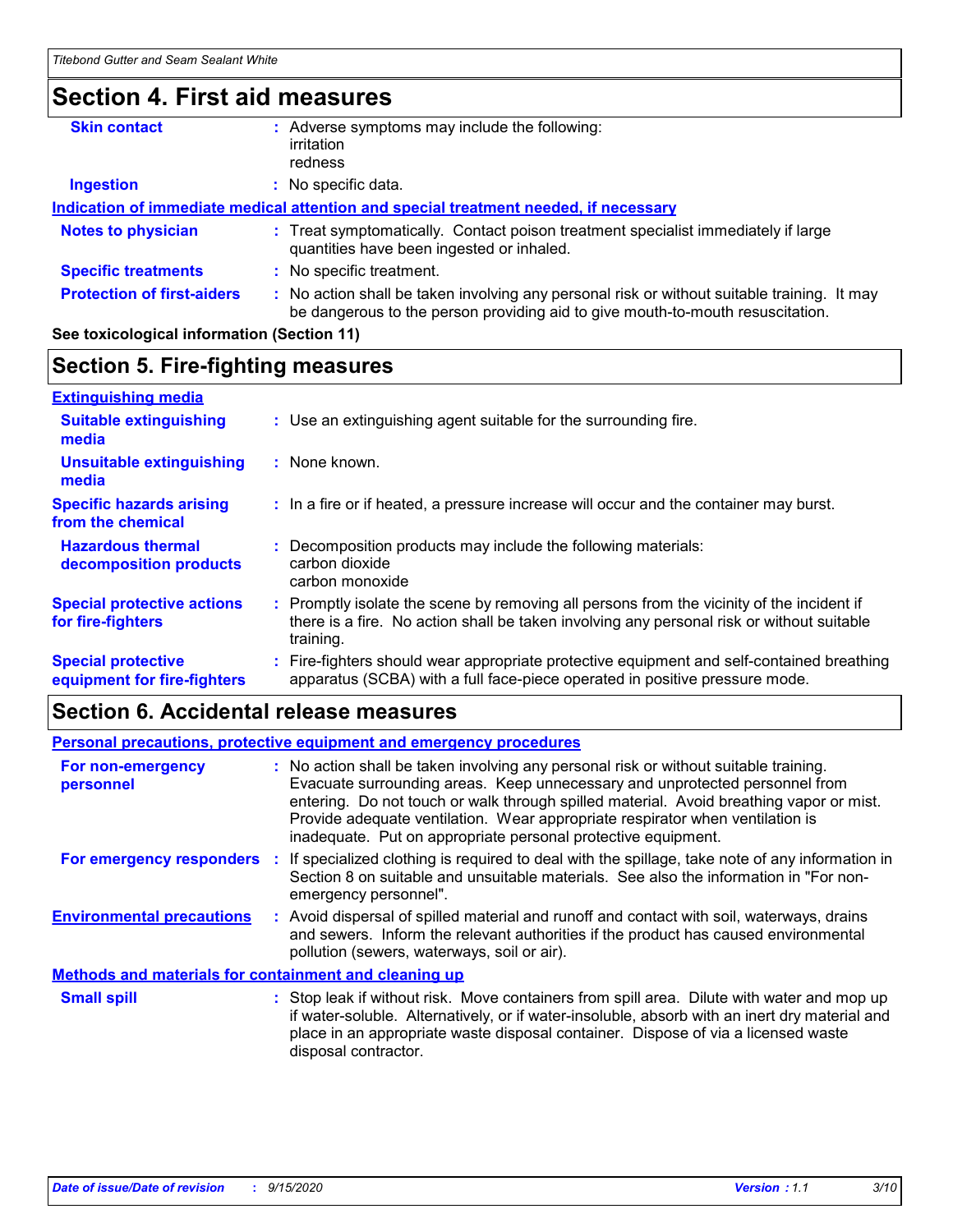## **Section 6. Accidental release measures**

| Large spill | : Stop leak if without risk. Move containers from spill area. Approach release from<br>upwind. Prevent entry into sewers, water courses, basements or confined areas. Wash<br>spillages into an effluent treatment plant or proceed as follows. Contain and collect<br>spillage with non-combustible, absorbent material e.g. sand, earth, vermiculite or<br>diatomaceous earth and place in container for disposal according to local regulations<br>(see Section 13). Dispose of via a licensed waste disposal contractor. Contaminated<br>absorbent material may pose the same hazard as the spilled product. Note: see |
|-------------|----------------------------------------------------------------------------------------------------------------------------------------------------------------------------------------------------------------------------------------------------------------------------------------------------------------------------------------------------------------------------------------------------------------------------------------------------------------------------------------------------------------------------------------------------------------------------------------------------------------------------|
|             | Section 1 for emergency contact information and Section 13 for waste disposal.                                                                                                                                                                                                                                                                                                                                                                                                                                                                                                                                             |

## **Section 7. Handling and storage**

| <b>Precautions for safe handling</b>                                      |                                                                                                                                                                                                                                                                                                                                                                                                                                                                                                                                                                                                                                                                             |
|---------------------------------------------------------------------------|-----------------------------------------------------------------------------------------------------------------------------------------------------------------------------------------------------------------------------------------------------------------------------------------------------------------------------------------------------------------------------------------------------------------------------------------------------------------------------------------------------------------------------------------------------------------------------------------------------------------------------------------------------------------------------|
| <b>Protective measures</b>                                                | : Put on appropriate personal protective equipment (see Section 8). Do not ingest. Avoid<br>contact with eyes, skin and clothing. Avoid breathing vapor or mist. Keep in the original<br>container or an approved alternative made from a compatible material, kept tightly<br>closed when not in use. Empty containers retain product residue and can be hazardous.<br>Do not reuse container.                                                                                                                                                                                                                                                                             |
| <b>Advice on general</b><br>occupational hygiene                          | : Eating, drinking and smoking should be prohibited in areas where this material is<br>handled, stored and processed. Workers should wash hands and face before eating,<br>drinking and smoking. Remove contaminated clothing and protective equipment before<br>entering eating areas. See also Section 8 for additional information on hygiene<br>measures.                                                                                                                                                                                                                                                                                                               |
| <b>Conditions for safe storage,</b><br>including any<br>incompatibilities | Store between the following temperatures: 0 to $120^{\circ}$ C (32 to $248^{\circ}$ F). Store in<br>accordance with local regulations. Store in original container protected from direct<br>sunlight in a dry, cool and well-ventilated area, away from incompatible materials (see<br>Section 10) and food and drink. Keep container tightly closed and sealed until ready for<br>use. Containers that have been opened must be carefully resealed and kept upright to<br>prevent leakage. Do not store in unlabeled containers. Use appropriate containment to<br>avoid environmental contamination. See Section 10 for incompatible materials before<br>handling or use. |

# **Section 8. Exposure controls/personal protection**

## **Control parameters**

### **Occupational exposure limits**

| <b>Ingredient name</b>                            |               | <b>Exposure limits</b>                                                                                                                                                                                                                                                                                                                                                                            |
|---------------------------------------------------|---------------|---------------------------------------------------------------------------------------------------------------------------------------------------------------------------------------------------------------------------------------------------------------------------------------------------------------------------------------------------------------------------------------------------|
| <b>Allyl Terminated Polyether</b>                 |               | None.                                                                                                                                                                                                                                                                                                                                                                                             |
| <b>Appropriate engineering</b><br><b>controls</b> | contaminants. | : Good general ventilation should be sufficient to control worker exposure to airborne                                                                                                                                                                                                                                                                                                            |
| <b>Environmental exposure</b><br><b>controls</b>  |               | : Emissions from ventilation or work process equipment should be checked to ensure<br>they comply with the requirements of environmental protection legislation. In some<br>cases, fume scrubbers, filters or engineering modifications to the process equipment<br>will be necessary to reduce emissions to acceptable levels.                                                                   |
| <b>Individual protection measures</b>             |               |                                                                                                                                                                                                                                                                                                                                                                                                   |
| <b>Hygiene measures</b>                           |               | : Wash hands, forearms and face thoroughly after handling chemical products, before<br>eating, smoking and using the lavatory and at the end of the working period.<br>Appropriate techniques should be used to remove potentially contaminated clothing.<br>Wash contaminated clothing before reusing. Ensure that eyewash stations and safety<br>showers are close to the workstation location. |
| <b>Eye/face protection</b>                        |               | : Safety eyewear complying with an approved standard should be used when a risk<br>assessment indicates this is necessary to avoid exposure to liquid splashes, mists,<br>gases or dusts. If contact is possible, the following protection should be worn, unless<br>the assessment indicates a higher degree of protection: chemical splash goggles.                                             |
| <b>Skin protection</b>                            |               |                                                                                                                                                                                                                                                                                                                                                                                                   |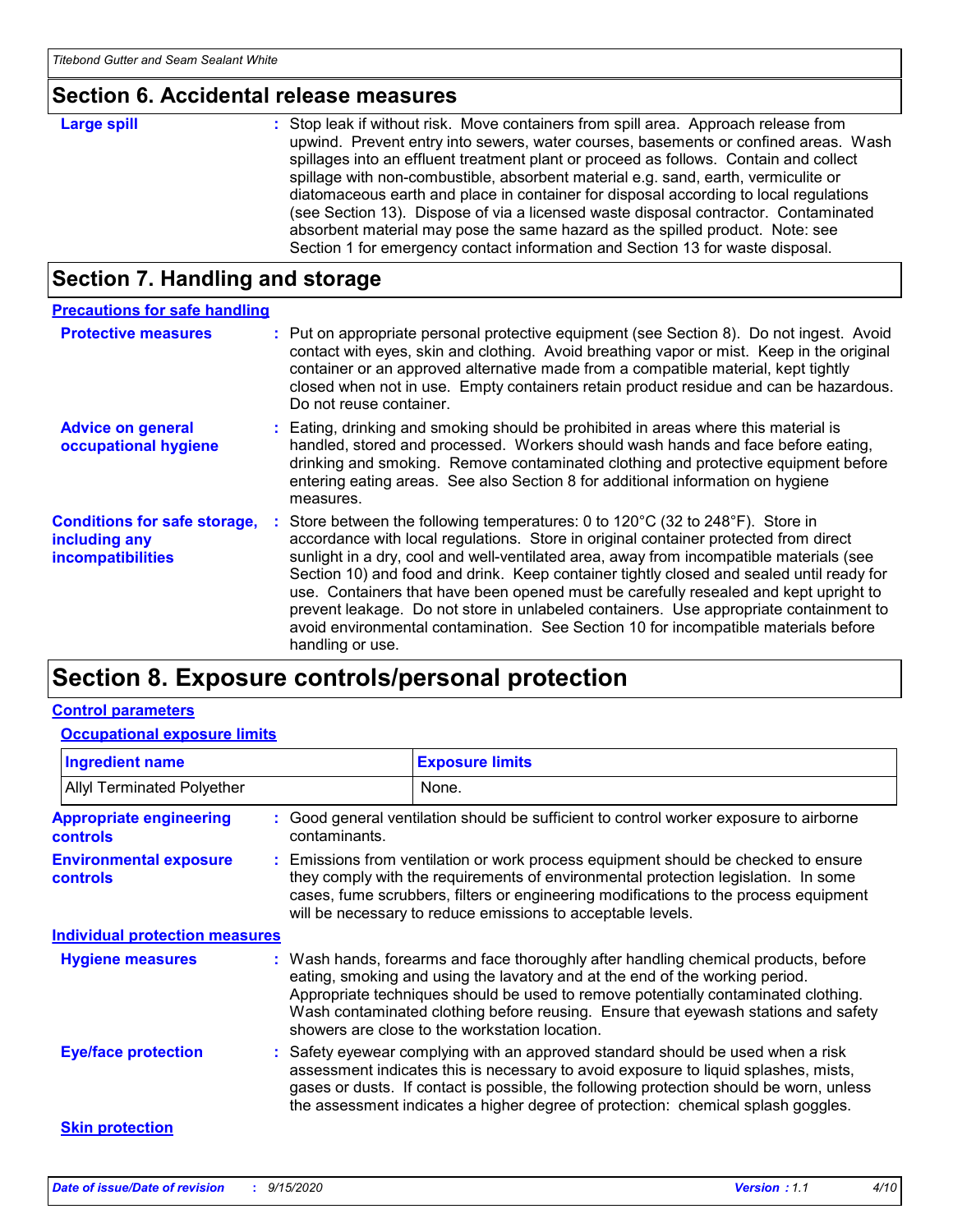# **Section 8. Exposure controls/personal protection**

| <b>Hand protection</b>        | : Chemical-resistant, impervious gloves complying with an approved standard should be<br>worn at all times when handling chemical products if a risk assessment indicates this is<br>necessary. Considering the parameters specified by the glove manufacturer, check<br>during use that the gloves are still retaining their protective properties. It should be<br>noted that the time to breakthrough for any glove material may be different for different<br>glove manufacturers. In the case of mixtures, consisting of several substances, the<br>protection time of the gloves cannot be accurately estimated. |
|-------------------------------|------------------------------------------------------------------------------------------------------------------------------------------------------------------------------------------------------------------------------------------------------------------------------------------------------------------------------------------------------------------------------------------------------------------------------------------------------------------------------------------------------------------------------------------------------------------------------------------------------------------------|
| <b>Body protection</b>        | : Personal protective equipment for the body should be selected based on the task being<br>performed and the risks involved and should be approved by a specialist before<br>handling this product.                                                                                                                                                                                                                                                                                                                                                                                                                    |
| <b>Other skin protection</b>  | : Appropriate footwear and any additional skin protection measures should be selected<br>based on the task being performed and the risks involved and should be approved by a<br>specialist before handling this product.                                                                                                                                                                                                                                                                                                                                                                                              |
| <b>Respiratory protection</b> | : Based on the hazard and potential for exposure, select a respirator that meets the<br>appropriate standard or certification. Respirators must be used according to a<br>respiratory protection program to ensure proper fitting, training, and other important<br>aspects of use.                                                                                                                                                                                                                                                                                                                                    |

## **Section 9. Physical and chemical properties**

| <b>Appearance</b>                                 |    |                                                                 |
|---------------------------------------------------|----|-----------------------------------------------------------------|
| <b>Physical state</b>                             |    | : Liquid. [Paste.]                                              |
| <b>Color</b>                                      |    | White.                                                          |
| Odor                                              |    | Characteristic.                                                 |
| <b>Odor threshold</b>                             |    | : Not available.                                                |
| pH                                                |    | : Not applicable.                                               |
| <b>Melting point</b>                              |    | : Not available.                                                |
| <b>Boiling point</b>                              | t. | >200°C (>392°F)                                                 |
| <b>Flash point</b>                                |    | Closed cup: >200°C (>392°F) [Setaflash.]                        |
| <b>Evaporation rate</b>                           |    | $\leq$ 1 (butyl acetate = 1)                                    |
| <b>Flammability (solid, gas)</b>                  |    | : Not available.                                                |
| Lower and upper explosive<br>(flammable) limits   |    | : Not available.                                                |
| <b>VOC (less water, less</b><br>exempt solvents)  |    | $: 0$ g/l                                                       |
| <b>Volatility</b>                                 |    | $: 0\%$ (w/w)                                                   |
| <b>Vapor density</b>                              |    | : Not available.                                                |
| <b>Relative density</b>                           |    | : 1.415                                                         |
| <b>Solubility</b>                                 |    | Insoluble in the following materials: cold water and hot water. |
| <b>Solubility in water</b>                        |    | : Not available.                                                |
| <b>Partition coefficient: n-</b><br>octanol/water |    | : Not available.                                                |
| <b>Auto-ignition temperature</b>                  |    | $:$ Not available.                                              |
| <b>Decomposition temperature</b>                  |    | : Not available.                                                |
| <b>Viscosity</b>                                  |    | : Not available.                                                |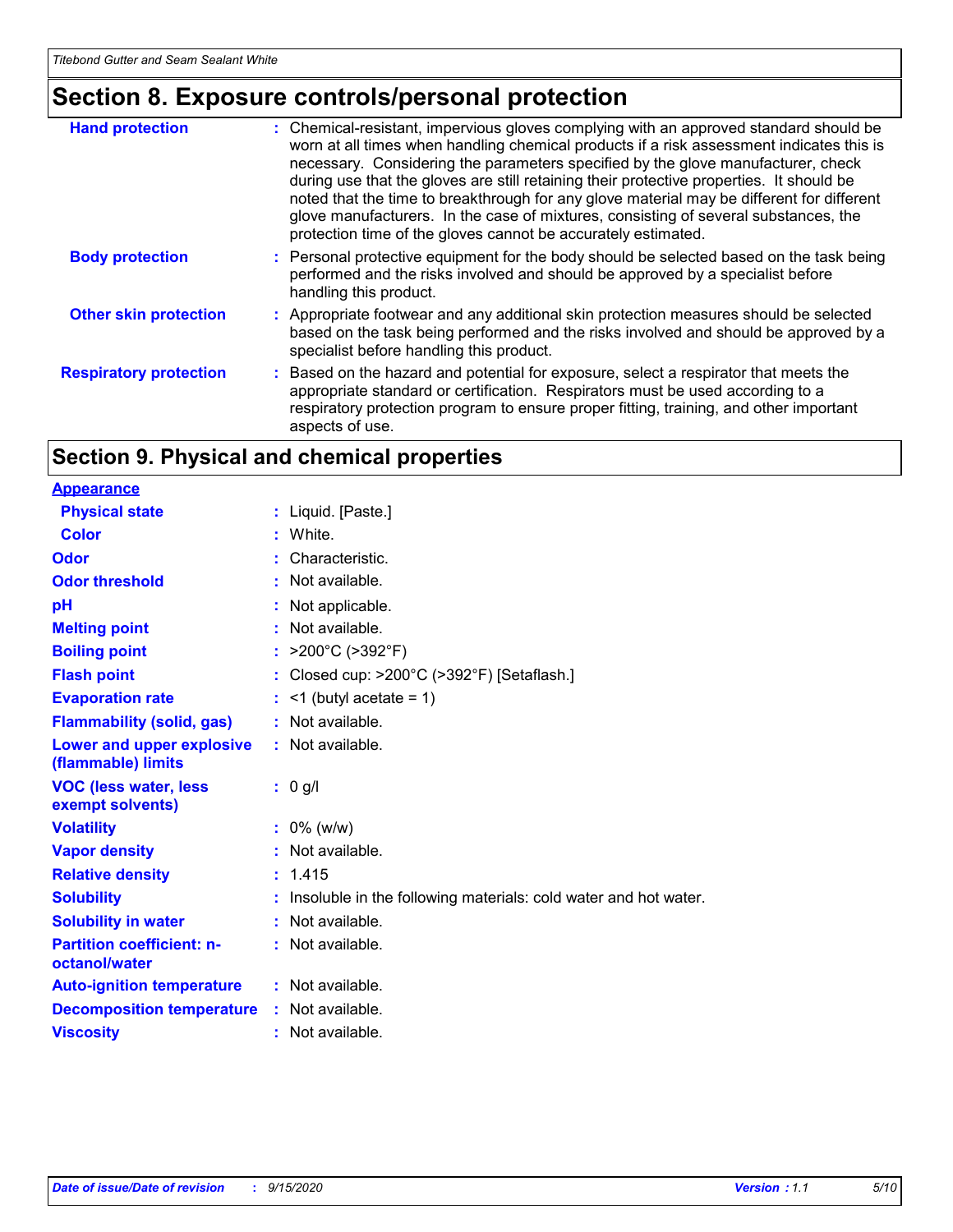## **Section 10. Stability and reactivity**

| <b>Reactivity</b>                            | : No specific test data related to reactivity available for this product or its ingredients.              |
|----------------------------------------------|-----------------------------------------------------------------------------------------------------------|
| <b>Chemical stability</b>                    | : The product is stable.                                                                                  |
| <b>Possibility of hazardous</b><br>reactions | : Under normal conditions of storage and use, hazardous reactions will not occur.                         |
| <b>Conditions to avoid</b>                   | : No specific data.                                                                                       |
| <b>Incompatible materials</b>                | : No specific data.                                                                                       |
| <b>Hazardous decomposition</b><br>products   | : Under normal conditions of storage and use, hazardous decomposition products should<br>not be produced. |

## **Section 11. Toxicological information**

## **Information on toxicological effects**

**Acute toxicity**

Not available.

## **Irritation/Corrosion**

Not available.

### **Sensitization**

Not available.

### **Mutagenicity**

Not available.

## **Carcinogenicity**

Not available.

## **Reproductive toxicity**

Not available.

### **Teratogenicity**

Not available.

## **Specific target organ toxicity (single exposure)**

Not available.

### **Specific target organ toxicity (repeated exposure)** Not available.

### **Aspiration hazard**

Not available.

#### **Information on the likely routes of exposure :** Not available.

| <b>Potential acute health effects</b> |                                                                                            |
|---------------------------------------|--------------------------------------------------------------------------------------------|
| <b>Eye contact</b>                    | : May cause eye irritation.                                                                |
| <b>Inhalation</b>                     | : No known significant effects or critical hazards.                                        |
| <b>Skin contact</b>                   | : May cause skin irritation.                                                               |
| <b>Ingestion</b>                      | : No known significant effects or critical hazards.                                        |
|                                       | <b>Symptoms related to the physical, chemical and toxicological characteristics</b>        |
| <b>Eye contact</b>                    | : Adverse symptoms may include the following:<br>pain or irritation<br>watering<br>redness |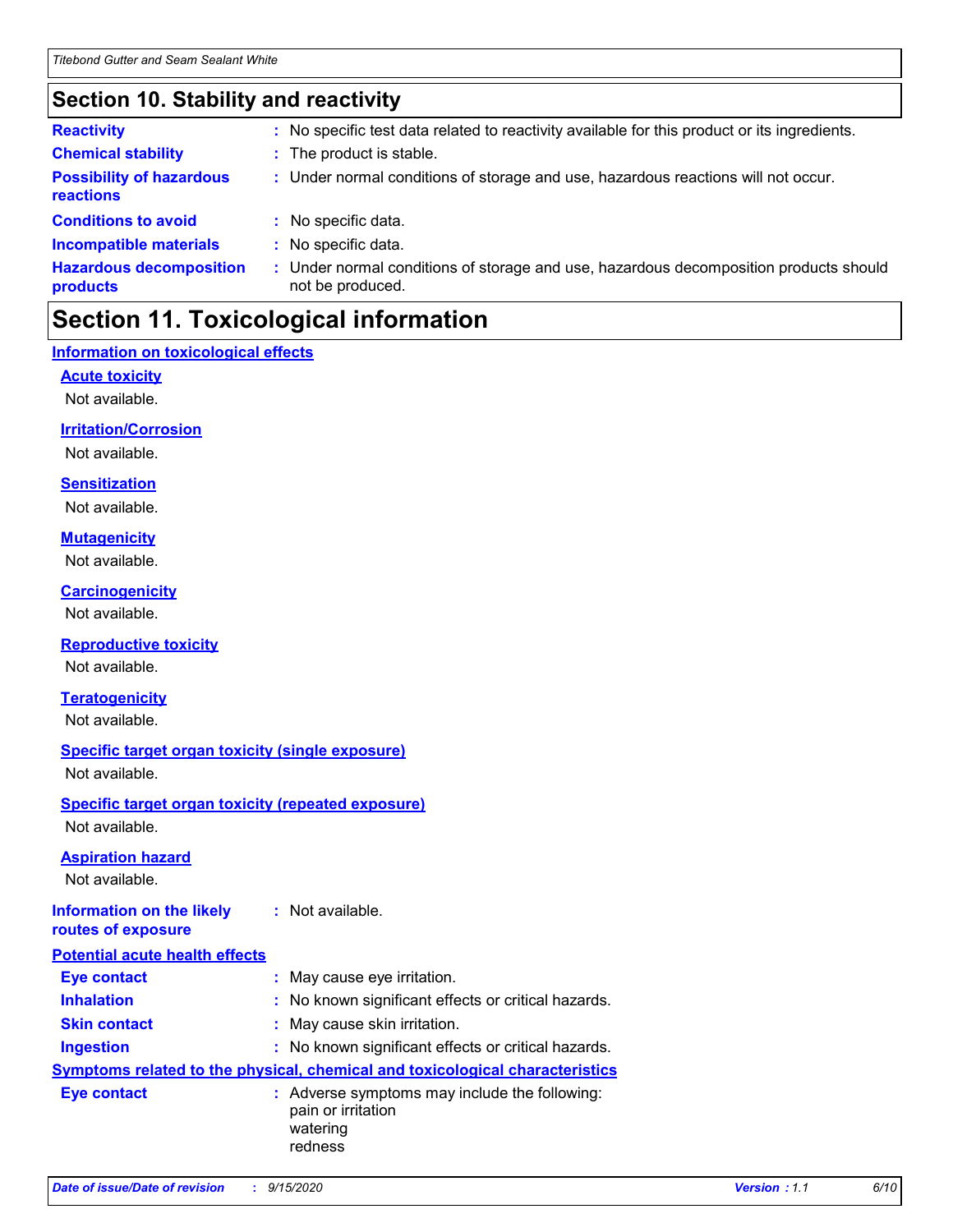# **Section 11. Toxicological information**

| <b>Inhalation</b>                       | : No specific data.                                                                      |  |
|-----------------------------------------|------------------------------------------------------------------------------------------|--|
| <b>Skin contact</b>                     | : Adverse symptoms may include the following:<br>irritation<br>redness                   |  |
| <b>Ingestion</b>                        | : No specific data.                                                                      |  |
|                                         | Delayed and immediate effects and also chronic effects from short and long term exposure |  |
| <b>Short term exposure</b>              |                                                                                          |  |
| <b>Potential immediate</b><br>effects   | : Not available.                                                                         |  |
| <b>Potential delayed effects</b>        | $:$ Not available.                                                                       |  |
| <b>Long term exposure</b>               |                                                                                          |  |
| <b>Potential immediate</b><br>effects   | : Not available.                                                                         |  |
| <b>Potential delayed effects</b>        | : Not available.                                                                         |  |
| <b>Potential chronic health effects</b> |                                                                                          |  |
| Not available.                          |                                                                                          |  |
| <b>General</b>                          | : No known significant effects or critical hazards.                                      |  |
| <b>Carcinogenicity</b>                  | : No known significant effects or critical hazards.                                      |  |
| <b>Mutagenicity</b>                     | : No known significant effects or critical hazards.                                      |  |
| <b>Teratogenicity</b>                   | : No known significant effects or critical hazards.                                      |  |
| <b>Developmental effects</b>            | : No known significant effects or critical hazards.                                      |  |
| <b>Fertility effects</b>                | : No known significant effects or critical hazards.                                      |  |
| <b>Numerical measures of toxicity</b>   |                                                                                          |  |
| <b>Acute toxicity estimates</b>         |                                                                                          |  |

Not available.

## **Section 12. Ecological information**

## **Toxicity**

Not available.

## **Persistence and degradability**

**Bioaccumulative potential** Not available. Not available.

### **Other adverse effects** : No known significant effects or critical hazards. **Soil/water partition coefficient (KOC) :** Not available. **Mobility in soil**

# **Section 13. Disposal considerations**

| <b>Disposal methods</b> | : The generation of waste should be avoided or minimized wherever possible. Disposal<br>of this product, solutions and any by-products should at all times comply with the<br>requirements of environmental protection and waste disposal legislation and any<br>regional local authority requirements. Dispose of surplus and non-recyclable products<br>via a licensed waste disposal contractor. Waste should not be disposed of untreated to<br>the sewer unless fully compliant with the requirements of all authorities with jurisdiction.<br>Waste packaging should be recycled. Incineration or landfill should only be considered<br>when recycling is not feasible. This material and its container must be disposed of in a |
|-------------------------|----------------------------------------------------------------------------------------------------------------------------------------------------------------------------------------------------------------------------------------------------------------------------------------------------------------------------------------------------------------------------------------------------------------------------------------------------------------------------------------------------------------------------------------------------------------------------------------------------------------------------------------------------------------------------------------------------------------------------------------|
|-------------------------|----------------------------------------------------------------------------------------------------------------------------------------------------------------------------------------------------------------------------------------------------------------------------------------------------------------------------------------------------------------------------------------------------------------------------------------------------------------------------------------------------------------------------------------------------------------------------------------------------------------------------------------------------------------------------------------------------------------------------------------|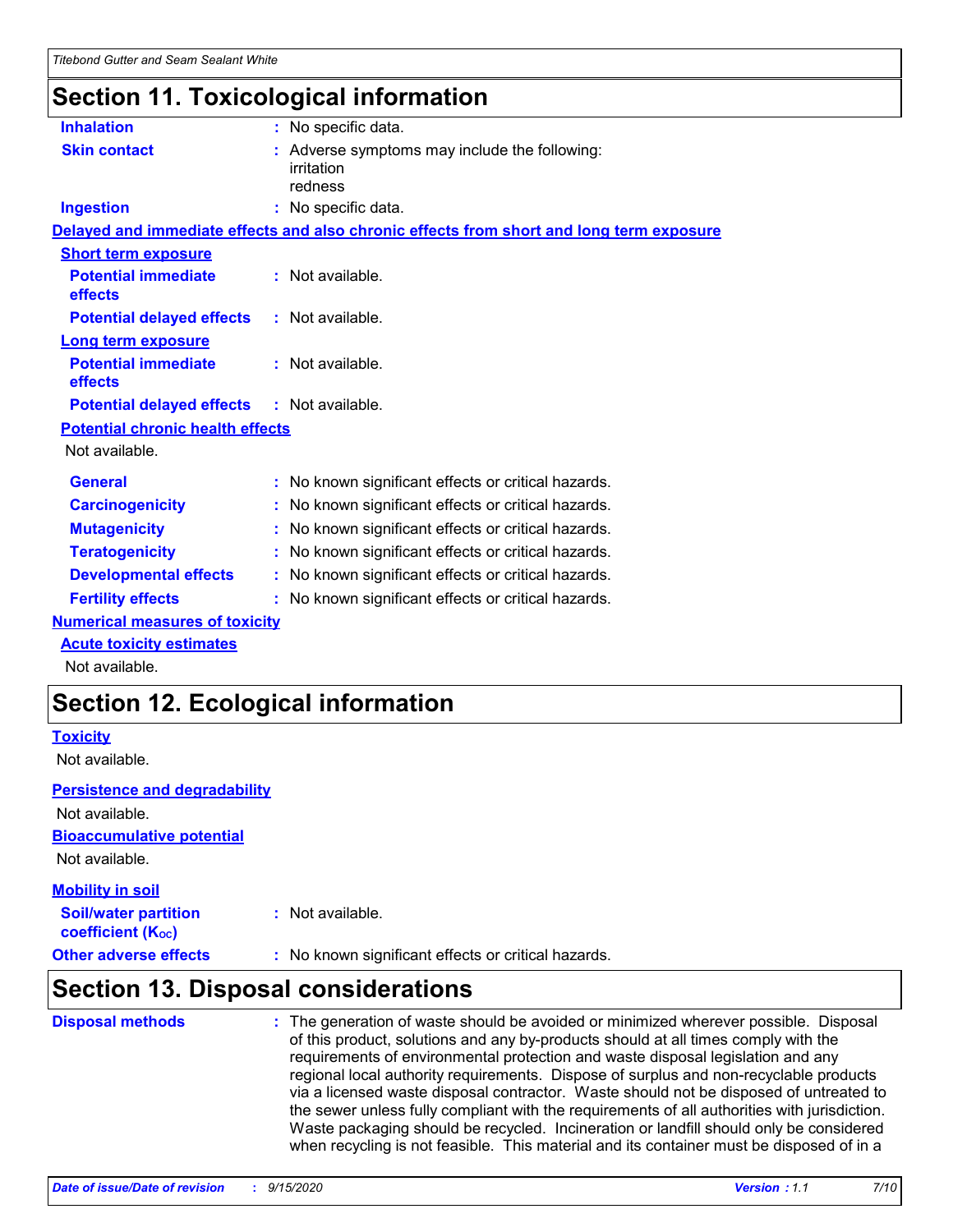## **Section 13. Disposal considerations**

safe way. Care should be taken when handling emptied containers that have not been cleaned or rinsed out. Empty containers or liners may retain some product residues. Avoid dispersal of spilled material and runoff and contact with soil, waterways, drains and sewers.

## **Section 14. Transport information**

|                                      | <b>DOT</b><br><b>Classification</b> | <b>TDG</b><br><b>Classification</b> | <b>Mexico</b><br><b>Classification</b> | <b>ADR/RID</b>               | <b>IMDG</b>    | <b>IATA</b>    |
|--------------------------------------|-------------------------------------|-------------------------------------|----------------------------------------|------------------------------|----------------|----------------|
| <b>UN number</b>                     | Not regulated.                      | Not regulated.                      | Not regulated.                         | Not regulated.               | Not regulated. | Not regulated. |
| <b>UN proper</b><br>shipping name    | $\qquad \qquad \blacksquare$        |                                     |                                        |                              |                |                |
| <b>Transport</b><br>hazard class(es) | $\overline{\phantom{0}}$            | $\overline{\phantom{0}}$            | $\overline{\phantom{0}}$               | $\qquad \qquad \blacksquare$ | $\blacksquare$ |                |
| <b>Packing group</b>                 | $\overline{\phantom{a}}$            | -                                   |                                        |                              |                |                |
| <b>Environmental</b><br>hazards      | No.                                 | No.                                 | No.                                    | No.                          | No.            | No.            |

## **Section 15. Regulatory information**

## **U.S. Federal regulations**

**SARA 302/304**

### **Composition/information on ingredients**

No products were found.

**SARA 304 RQ :** Not applicable.

## **SARA 311/312**

## **Classification :** SKIN IRRITATION - Category 2

EYE IRRITATION - Category 2A

HNOC - Product generates methanol during cure.

## **Composition/information on ingredients**

| <b>Name</b>                       | $\frac{9}{6}$ | <b>Classification</b>                                                      |  |
|-----------------------------------|---------------|----------------------------------------------------------------------------|--|
| <b>Allyl Terminated Polyether</b> | l≥10 - ≤25    | <b>SKIN IRRITATION - Category 2</b><br><b>EYE IRRITATION - Category 2A</b> |  |

## **State regulations**

| <b>Massachusetts</b>       | : None of the components are listed. |
|----------------------------|--------------------------------------|
| <b>New York</b>            | : None of the components are listed. |
| <b>New Jersey</b>          | : None of the components are listed. |
| <b>Pennsylvania</b>        | : None of the components are listed. |
| <b>California Prop. 65</b> |                                      |

This product does not require a Safe Harbor warning under California Prop. 65.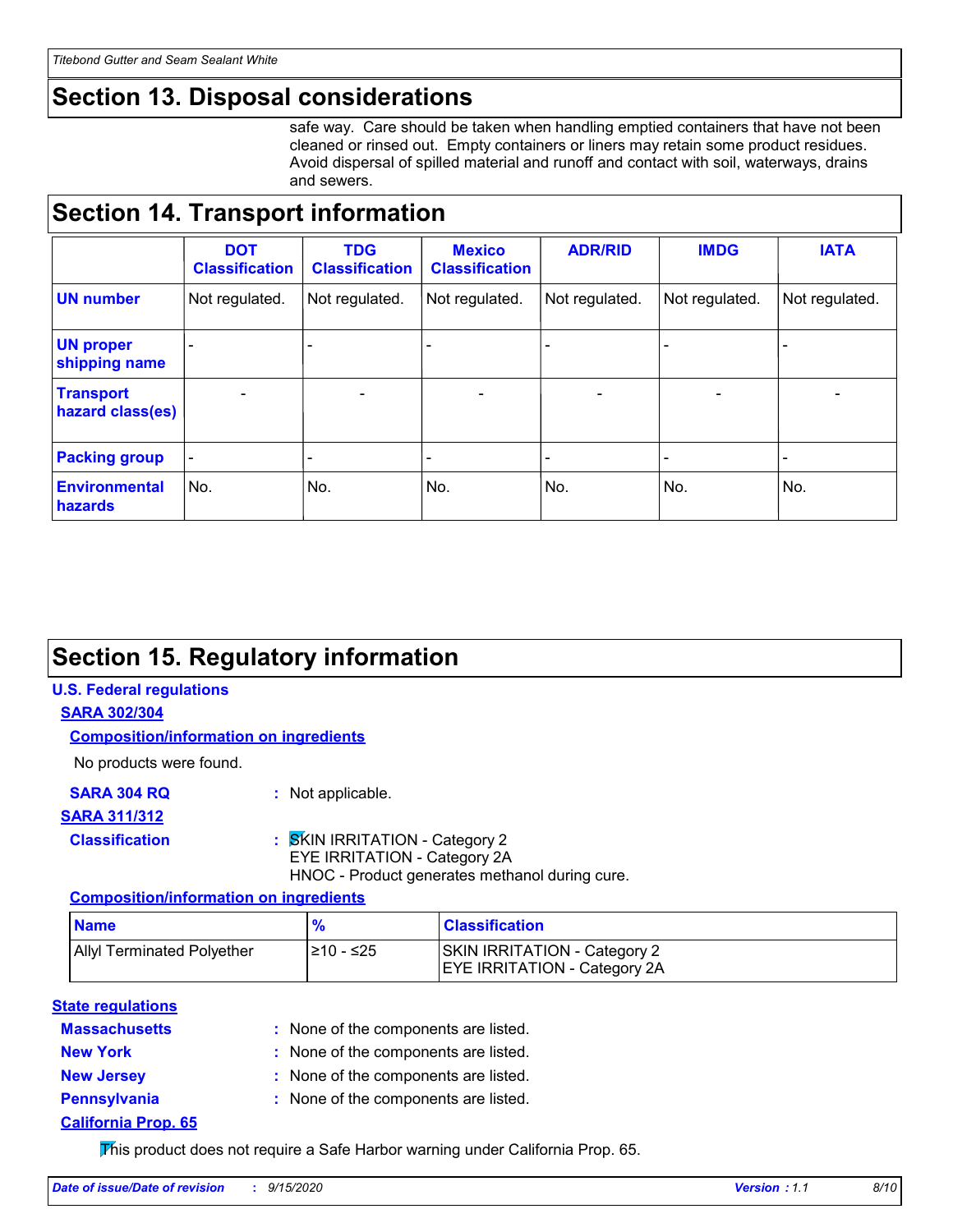# **Section 15. Regulatory information**

## **International regulations**

**Chemical Weapon Convention List Schedules I, II & III Chemicals** Not listed.

### **Montreal Protocol**

Not listed.

### **Stockholm Convention on Persistent Organic Pollutants**

Not listed.

### **UNECE Aarhus Protocol on POPs and Heavy Metals**

Not listed.

### **Inventory list**

**China :** Not determined. **United States TSCA 8(b) inventory :** All components are active or exempted.

## **Section 16. Other information**

**Hazardous Material Information System (U.S.A.)**



**Caution: HMIS® ratings are based on a 0-4 rating scale, with 0 representing minimal hazards or risks, and 4 representing significant hazards or risks. Although HMIS® ratings and the associated label are not required on SDSs or products leaving a facility under 29 CFR 1910.1200, the preparer may choose to provide them. HMIS® ratings are to be used with a fully implemented HMIS® program. HMIS® is a registered trademark and service mark of the American Coatings Association, Inc.**

**The customer is responsible for determining the PPE code for this material. For more information on HMIS® Personal Protective Equipment (PPE) codes, consult the HMIS® Implementation Manual.**

**National Fire Protection Association (U.S.A.)**



**Reprinted with permission from NFPA 704-2001, Identification of the Hazards of Materials for Emergency Response Copyright ©1997, National Fire Protection Association, Quincy, MA 02269. This reprinted material is not the complete and official position of the National Fire Protection Association, on the referenced subject which is represented only by the standard in its entirety.**

**Copyright ©2001, National Fire Protection Association, Quincy, MA 02269. This warning system is intended to be interpreted and applied only by properly trained individuals to identify fire, health and reactivity hazards of chemicals. The user is referred to certain limited number of chemicals with recommended classifications in NFPA 49 and NFPA 325, which would be used as a guideline only. Whether the chemicals are classified by NFPA or not, anyone using the 704 systems to classify chemicals does so at their own risk.**

### **Procedure used to derive the classification**

| <b>Classification</b>               | <b>Justification</b>   |
|-------------------------------------|------------------------|
| <b>SKIN IRRITATION</b> - Category 2 | <b>Expert judgment</b> |
| <b>EYE IRRITATION - Category 2A</b> | <b>Expert judgment</b> |